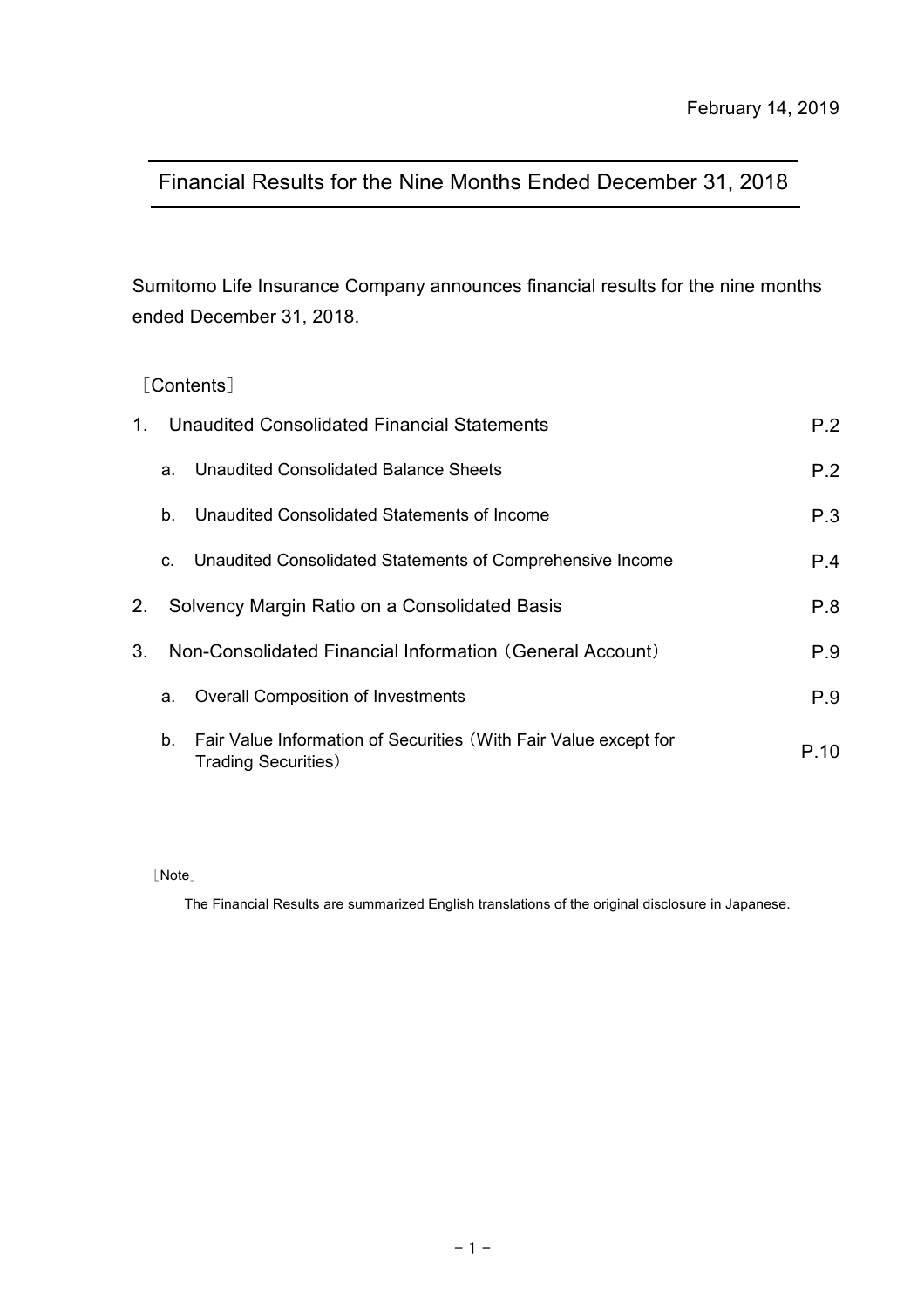## **1. Unaudited Consolidated Financial Statements**

### **a. Unaudited Consolidated Balance Sheets**

| (Millions of Yen)                                                |                      |                         |  |  |  |
|------------------------------------------------------------------|----------------------|-------------------------|--|--|--|
|                                                                  | As of March 31, 2018 | As of December 31, 2018 |  |  |  |
| ASSETS:                                                          |                      |                         |  |  |  |
| Cash and deposits                                                | 1,448,620            | 1,659,722               |  |  |  |
| Call loans                                                       | 187,361              | 151,550                 |  |  |  |
| Monetary claims bought                                           | 283,252              | 293,847                 |  |  |  |
| Securities                                                       | 29,089,625           | 29,519,268              |  |  |  |
| Loans                                                            | 3,445,029            | 3,579,518               |  |  |  |
| Tangible fixed assets                                            | 581,239              | 585,154                 |  |  |  |
| Intangible fixed assets                                          | 283,089              | 285,352                 |  |  |  |
| Due from agents                                                  | 109                  | 147                     |  |  |  |
| Reinsurance receivables                                          | 2,737                | 1,066                   |  |  |  |
| Other assets                                                     | 543,952              | 1,230,838               |  |  |  |
| Net defined benefit assets                                       | 31,742               | 34,610                  |  |  |  |
| Deferred tax assets                                              | 140,721              | 182,876                 |  |  |  |
| Allowance for possible loan losses                               | (1,038)              | (1,027)                 |  |  |  |
| <b>Total assets</b>                                              | 36,036,443           | 37,522,925              |  |  |  |
| LIABILITIES:                                                     |                      |                         |  |  |  |
| Policy reserves and other reserves                               | 30,457,728           | 30,957,711              |  |  |  |
| Reserve for outstanding claims                                   | 135,006              | 138,200                 |  |  |  |
| Policy reserves                                                  | 30,087,173           | 30,576,237              |  |  |  |
| Policyholders' dividend reserves                                 | 235,548              | 243,273                 |  |  |  |
| Reinsurance payables                                             | 8,017                | 10,699                  |  |  |  |
| Corporate bonds                                                  | 545,868              | 528,988                 |  |  |  |
| <b>Other liabilities</b>                                         | 2,661,062            | 3,809,053               |  |  |  |
| Net defined benefit liabilities                                  | 11,356               | 14,150                  |  |  |  |
| Reserve for price fluctuation                                    | 657,060              | 724,277                 |  |  |  |
| Deferred tax liabilities                                         | 25,271               | 2,583                   |  |  |  |
| Deferred tax liabilities for land revaluation                    | 13,257               | 13,113                  |  |  |  |
| <b>Total liabilities</b>                                         | 34,379,623           | 36,060,577              |  |  |  |
| <b>NET ASSETS:</b>                                               |                      |                         |  |  |  |
| <b>Foundation funds</b>                                          | 100,000              | 50,000                  |  |  |  |
| Reserve for redemption of foundation funds                       | 539,000              | 589,000                 |  |  |  |
| Reserve for revaluation                                          | 2                    | 2                       |  |  |  |
| Surplus                                                          | 248,102              | 206,558                 |  |  |  |
| Total funds, reserve and surplus                                 | 887,104              | 845,560                 |  |  |  |
| Net unrealized gains(losses) on available-for-sale<br>securities | 841,320              | 697,535                 |  |  |  |
| Deferred gains(losses) on derivatives under hedge<br>accounting  | (2, 556)             | (3,739)                 |  |  |  |
| Land revaluation differences                                     | (63, 710)            | (64,080)                |  |  |  |
| Foreign currency translation adjustments                         | (44, 853)            | (47, 016)               |  |  |  |
| Remeasurements of defined benefit plans                          | 39,415               | 33,983                  |  |  |  |
| Total accumulated other comprehensive income                     | 769,616              | 616,681                 |  |  |  |
| Non-controlling interests                                        | 99                   | 106                     |  |  |  |
| Total net assets                                                 | 1,656,820            | 1,462,348               |  |  |  |
| Total liabilities and net assets                                 | 36,036,443           | 37,522,925              |  |  |  |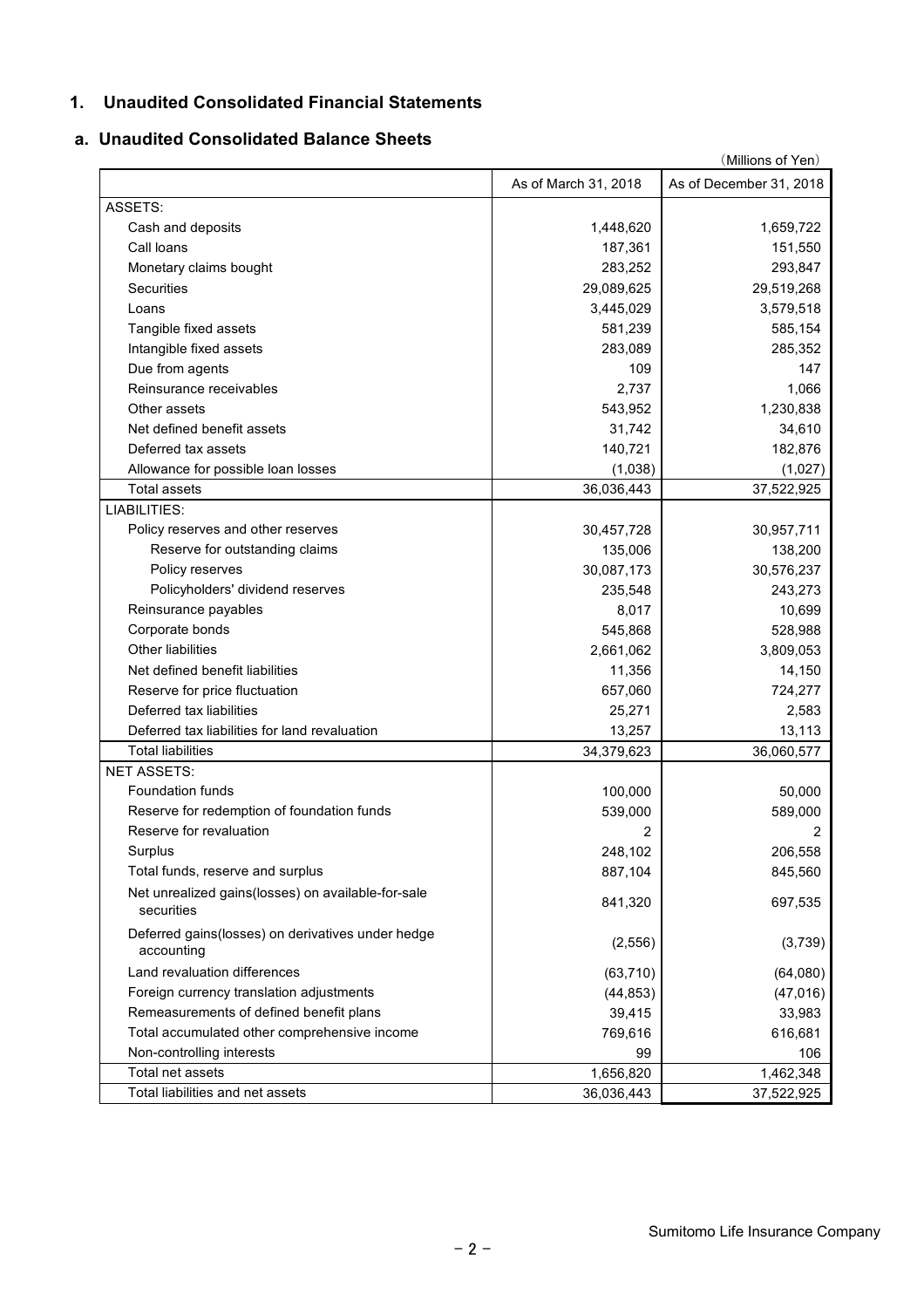## **b. Unaudited Consolidated Statements of Income**

|                                                            |                                        | (Millions of Yen)                      |
|------------------------------------------------------------|----------------------------------------|----------------------------------------|
|                                                            | Nine months ended<br>December 31, 2017 | Nine months ended<br>December 31, 2018 |
| Ordinary income                                            | 2,822,709                              | 2,681,872                              |
| Insurance premiums and other                               | 2,011,991                              | 1,923,686                              |
| Investment income                                          | 703,015                                | 667,320                                |
| Interest, dividends and other income                       | 551,213                                | 571,131                                |
| Gains on trading securities                                | 349                                    | 3,636                                  |
| Gains on sales of securities                               | 61,945                                 | 83,211                                 |
| Investment gains on separate accounts                      | 81,472                                 |                                        |
| Other ordinary income                                      | 107,703                                | 90,864                                 |
| Ordinary expenses                                          | 2,662,198                              | 2,566,177                              |
| Benefits and other payments                                | 1,555,184                              | 1,526,042                              |
| Claims paid                                                | 450,264                                | 482,613                                |
| Annuity payments                                           | 494,501                                | 371,115                                |
| Benefits payments                                          | 249,524                                | 272,890                                |
| Surrender benefits                                         | 318,276                                | 351,960                                |
| Provision for policy reserves and other reserves           | 573,729                                | 390,504                                |
| Provision for policy reserves                              | 573,699                                | 390,478                                |
| Provision for interest on policyholders' dividend reserves | 30                                     | 26                                     |
| Investment expenses                                        | 125,595                                | 224,017                                |
| Interest expenses                                          | 15,508                                 | 22,187                                 |
| Losses on sales of securities                              | 21,840                                 | 84,725                                 |
| Losses on valuation of securities                          | 1,483                                  | 3,686                                  |
| Investment losses on separate accounts                     |                                        | 23,433                                 |
| Operating expenses                                         | 296,909                                | 302,887                                |
| Other ordinary expenses                                    | 110,779                                | 122,724                                |
| Ordinary profit                                            | 160,511                                | 115,695                                |
| Extraordinary gains                                        | 936                                    | 709                                    |
| Gains on disposals of fixed assets                         | 936                                    | 709                                    |
| <b>Extraordinary losses</b>                                | 107,733                                | 69,186                                 |
| Losses on disposals of fixed assets                        | 1,611                                  | 1,099                                  |
| Impairment losses                                          | 5,063                                  | 99                                     |
| Provision for reserve for price fluctuation                | 100,415                                | 67,216                                 |
| Payments to social responsibility reserve                  | 642                                    | 770                                    |
| Surplus before income taxes                                | 53,714                                 | 47,217                                 |
| Income taxes                                               |                                        |                                        |
| Current                                                    | 38,653                                 | 21,278                                 |
| Deferred                                                   | (36,041)                               | (23, 157)                              |
| Total income taxes                                         | 2,612                                  | (1,878)                                |
| Net surplus                                                | 51,101                                 | 49,096                                 |
| Net surplus attributable to non-controlling interests      | 6                                      |                                        |
| Net surplus attributable to the Parent Company             | 51,095                                 | 49,088                                 |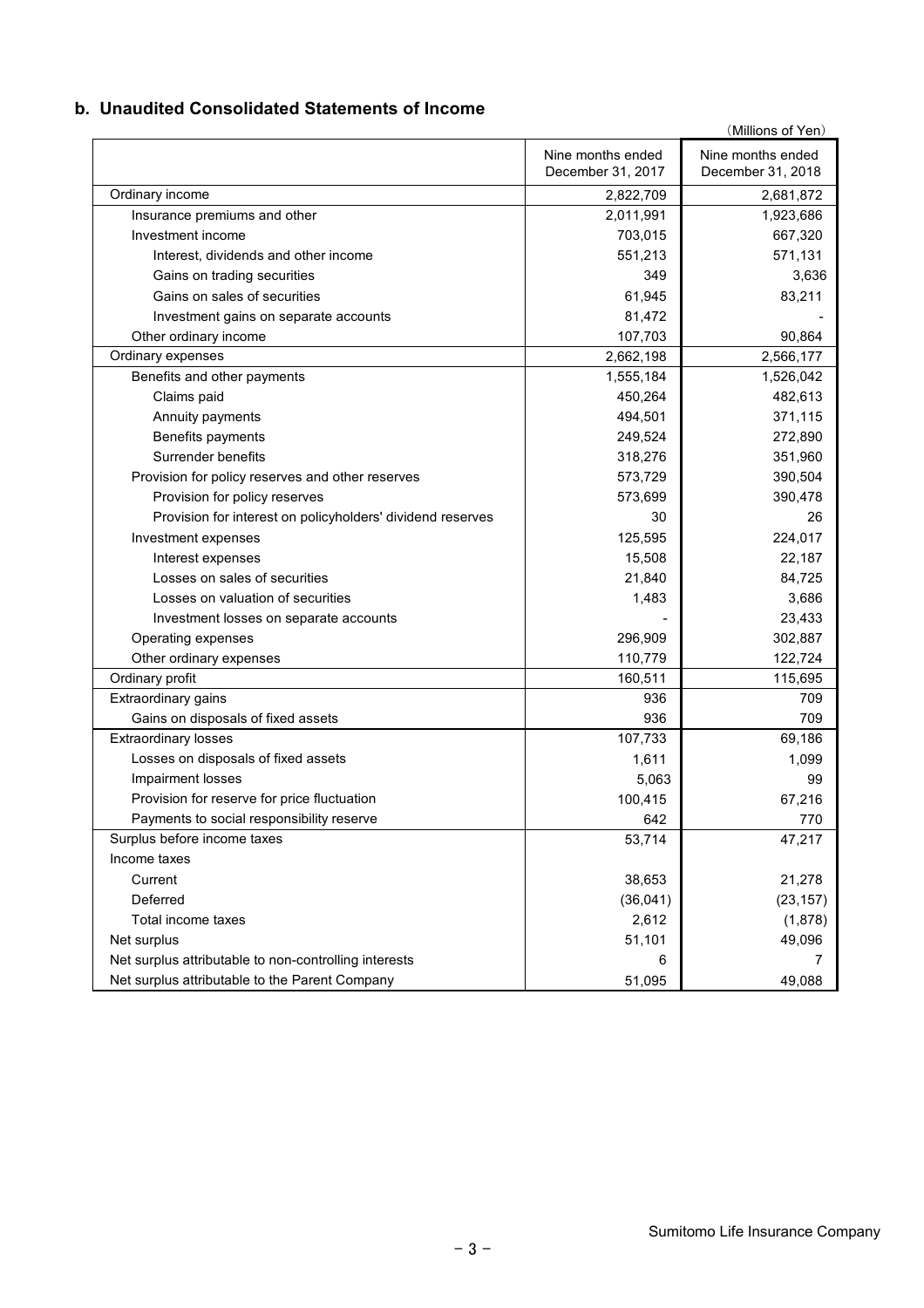## **c. Unaudited Consolidated Statements of Comprehensive Income**

|                                                                                    |                                        | (Millions of Yen)                      |
|------------------------------------------------------------------------------------|----------------------------------------|----------------------------------------|
|                                                                                    | Nine months ended<br>December 31, 2017 | Nine months ended<br>December 31, 2018 |
| Net surplus                                                                        | 51,101                                 | 49,096                                 |
| Other comprehensive income(loss)                                                   | 265,620                                | (139, 646)                             |
| Net unrealized gains (losses) on available-for-sale securities                     | 287,640                                | (128, 803)                             |
| Deferred gains (losses) on derivatives under hedge accounting                      | (3,503)                                | (1, 183)                               |
| Foreign currency translation adjustments                                           | (13,997)                               | 1,611                                  |
| Remeasurements of defined benefit plans                                            | (4,017)                                | (5, 432)                               |
| Share of other comprehensive income(loss) of associates<br>under the equity method | (502)                                  | (5,838)                                |
| Comprehensive income(loss)                                                         | 316,722                                | (90, 549)                              |
| Comprehensive income(loss) attributable to the Parent<br>Company                   | 316,716                                | (90, 557)                              |
| Comprehensive income(loss) attributable to non-controlling<br>interests            | 6                                      |                                        |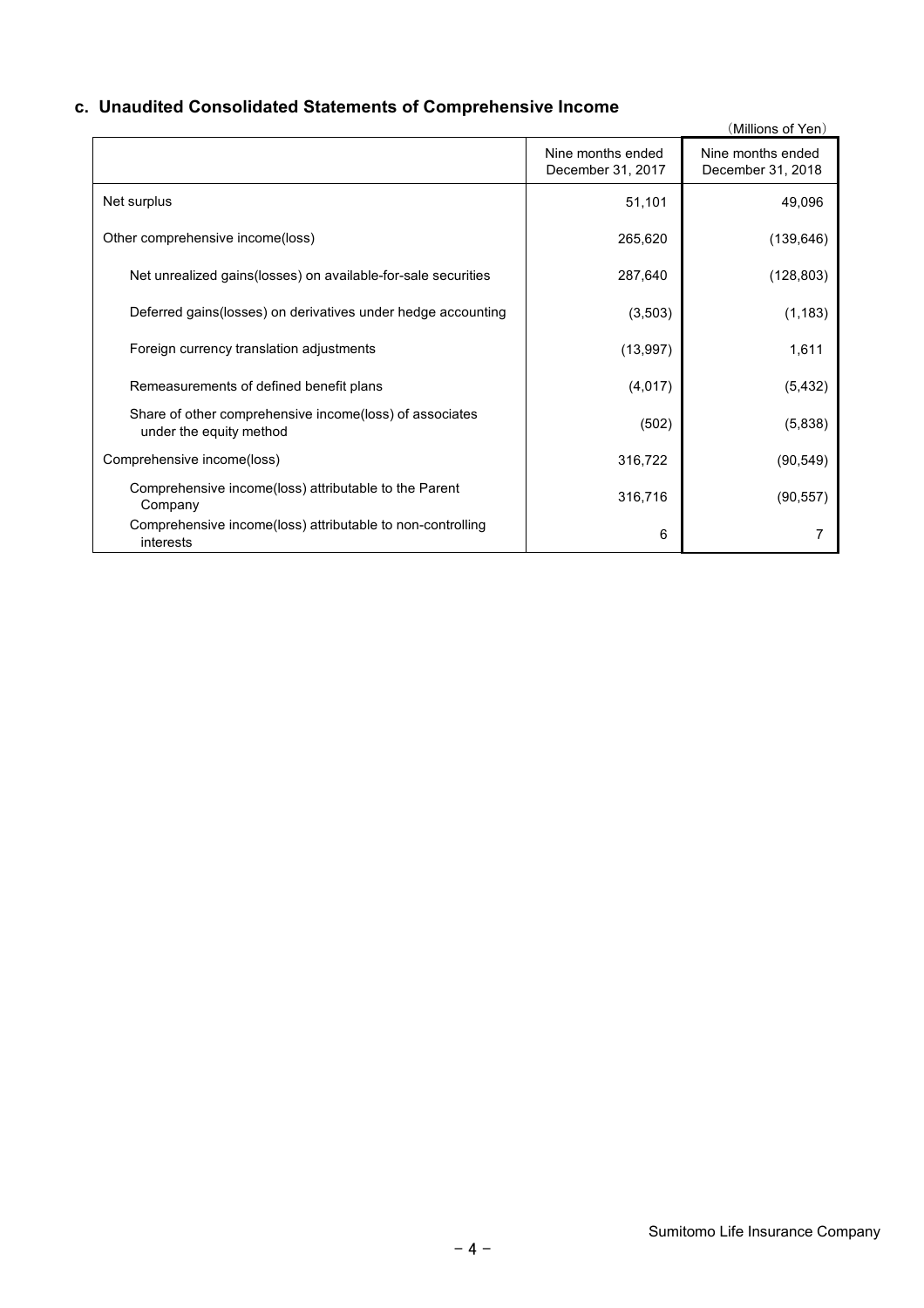## **Notes to the Unaudited Consolidated Financial Statements**

## **Policies of Presenting the Unaudited Consolidated Financial Statements for the Nine Months Ended December 31, 2018**

#### 1. Consolidated subsidiaries

The number of consolidated subsidiaries was 25 as of December 31, 2018. Two subsidiaries of Symetra Financial Corporation were included in the scope of the consolidation as a result of newly establishment from the period ended June 30, 2018. One subsidiary of Symetra Financial Corporation was included in the scope of the consolidation as a result of newly establishment from the period ended December 31, 2018.

#### 2. Affiliates

The number of affiliates accounted for by the equity method was 8 as of December 31, 2018. Two subsidiaries of Baoviet Holdings were excluded from affiliates accounted for by the equity method as those companies were excluded from affiliates from the period ended June 30, 2018.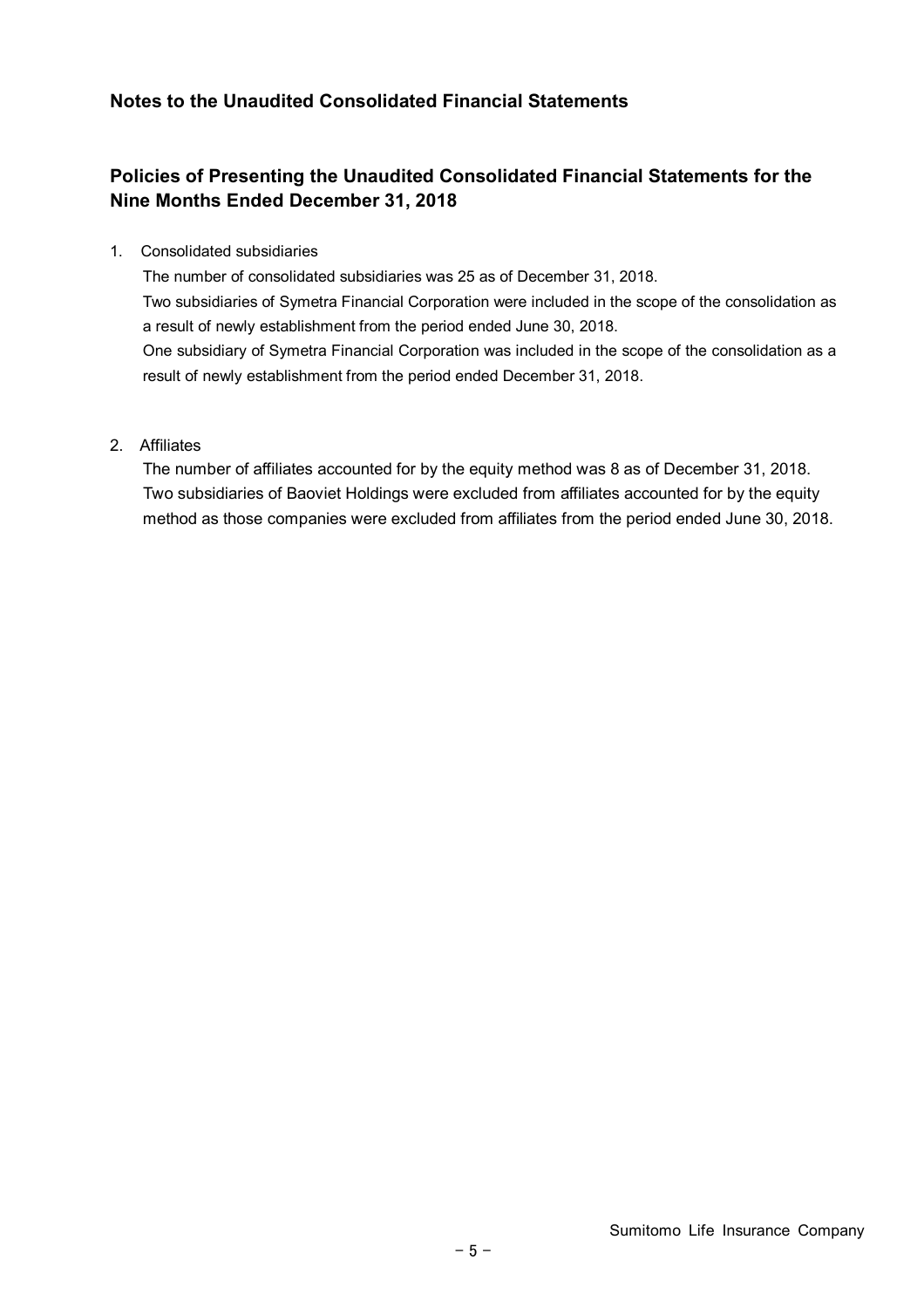## **Notes to the Unaudited Consolidated Balance Sheet as of December 31, 2018**

- 1. SUMITOMO LIFE INSURANCE COMPANY ("the Company")'s assets and liabilities denominated in foreign currencies, except for investments in unconsolidated subsidiaries and affiliates, are translated into Japanese yen at the exchange rate on the balance sheet date. Investments in unconsolidated subsidiaries and affiliates are translated into Japanese yen at the exchange rates on the dates of acquisition.
- 2. Securities loaned under security lending agreements amounted to ¥3,359,182 million as of December 31, 2018.

|                                                      | Millions of Yen |
|------------------------------------------------------|-----------------|
| At the beginning of the period                       | 235.548         |
| Transfer from surplus in the previous fiscal year    | 52.804          |
| Dividend payments to policyholders during the period | (45, 106)       |
| Interest accrued during the period                   | 26              |
| At the end of the period                             | 243,273         |

3. Changes in policyholders' dividend reserves for the period ended December 31, 2018 were as follows:

- 4. The Company redeemed ¥50,000 million of foundation funds and transferred the same amount of reserve for fund redemption to reserve for redemption of foundation funds as prescribed in Article 56 of the Insurance Business Act.
- 5. Other assets and other liabilities included assets and liabilities related to the modified coinsurance in U.S. subsidiary of 681,134 million and 641,182 million, respectively.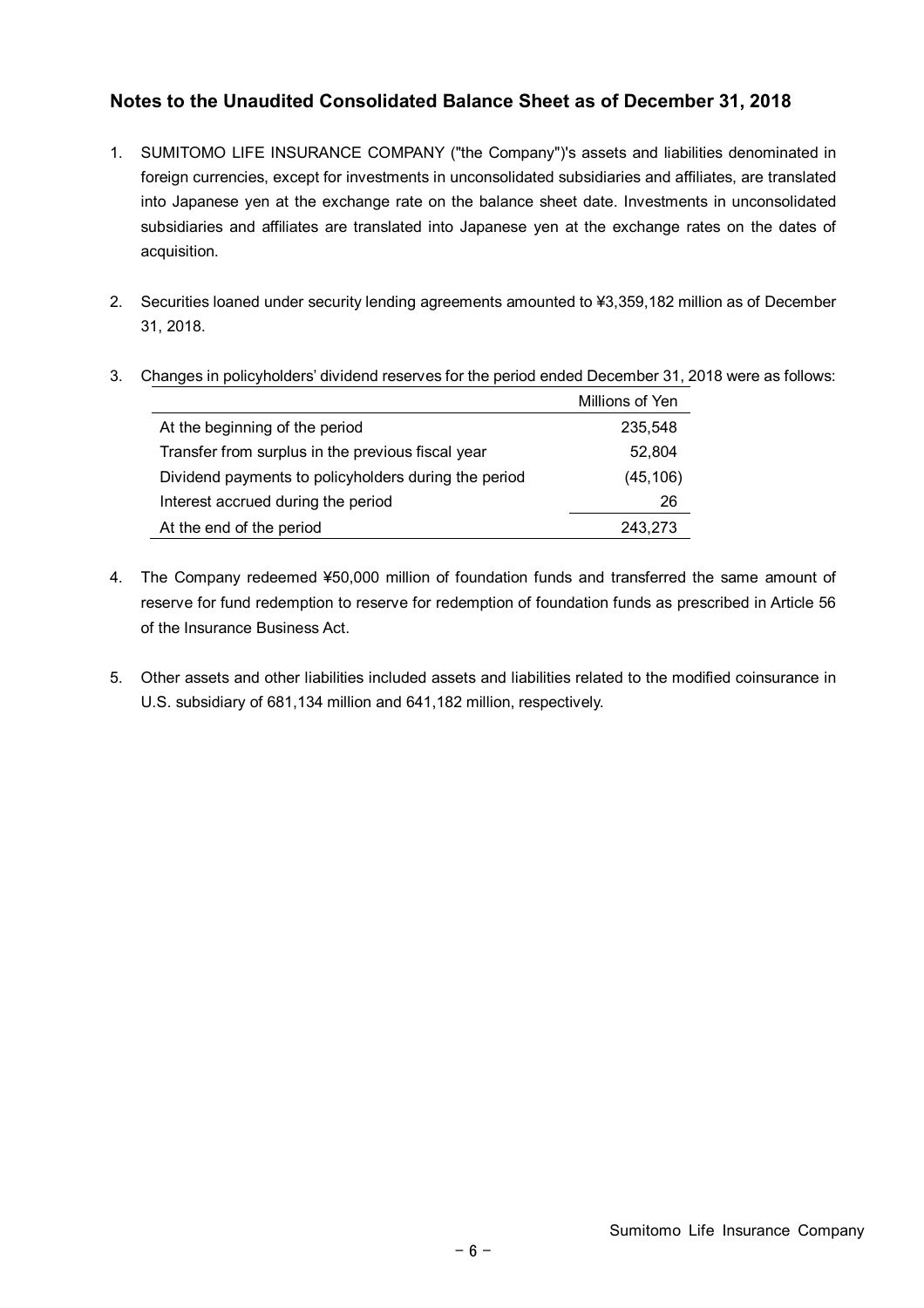## **Notes to the Unaudited Consolidated Statement of Income for the Nine Months Ended December 31, 2018**

1. The amount of depreciation of tangible fixed assets, including real estates for investments, was ¥30,369 million and the amount of amortization of goodwill was ¥2,744 million for the period ended December 31, 2018.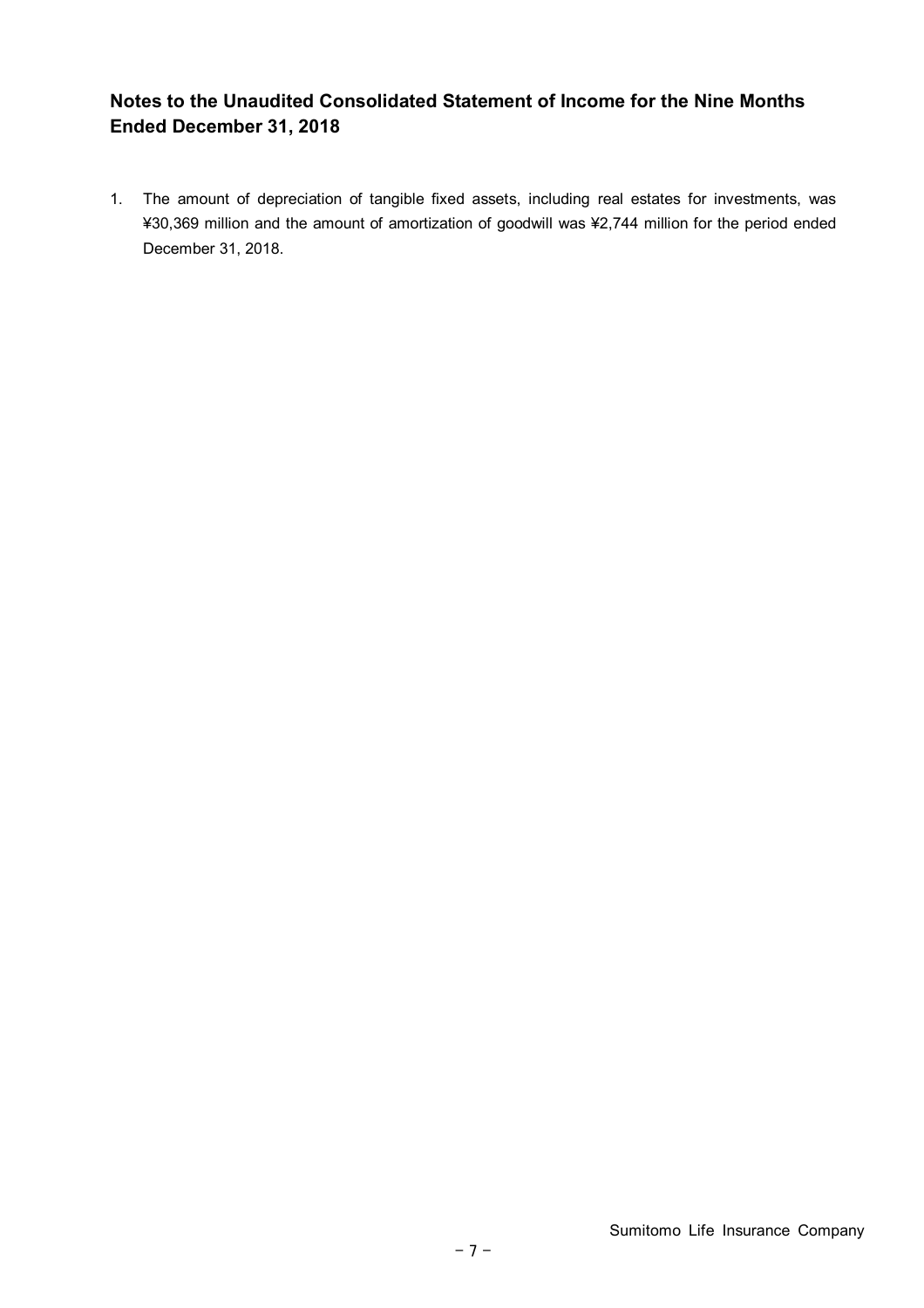## **2. Solvency Margin Ratio on a Consolidated Basis**

|                                                                                                                                                                                                                                                                       |                      | (Millions of Yen)       |
|-----------------------------------------------------------------------------------------------------------------------------------------------------------------------------------------------------------------------------------------------------------------------|----------------------|-------------------------|
|                                                                                                                                                                                                                                                                       | As of March 31, 2018 | As of December 31, 2018 |
| Solvency margin gross amount<br>(A)                                                                                                                                                                                                                                   | 3,962,535            | 3,868,914               |
| Foundation funds and others                                                                                                                                                                                                                                           | 591,238              | 562,950                 |
| Reserve for price fluctuation                                                                                                                                                                                                                                         | 657,060              | 724,277                 |
| Contingency reserve                                                                                                                                                                                                                                                   | 351,157              | 361,586                 |
| Unusual contingency reserve                                                                                                                                                                                                                                           |                      |                         |
| General allowance for possible loan losses                                                                                                                                                                                                                            | 831                  | 767                     |
| (Net unrealized gains (losses) on available-for-sale securities (before<br>income tax effect adjustments) and deferred gains (losses) on<br>derivatives under hedge accounting (before income tax effect<br>adjustments)) $\times$ 90% (Multiplied by 100% if losses) | 1,037,714            | 870,133                 |
| Net unrealized gains on real estate $\times$ 85%<br>(Multiplied by 100% if losses)                                                                                                                                                                                    | 48,808               | 59,868                  |
| Total amount of unrecognized actuarial gains (losses) and<br>unrecognized past service costs                                                                                                                                                                          | 54,709               | 47,175                  |
| Excess of continued Zillmerized reserve                                                                                                                                                                                                                               | 722,113              | 729,190                 |
| Qualifying subordinated debt                                                                                                                                                                                                                                          | 499,924              | 499,924                 |
| Excess of continued Zillmerized reserve and qualifying subordinated<br>debt not included in margin calculation                                                                                                                                                        |                      |                         |
| Deduction clause                                                                                                                                                                                                                                                      | (70, 399)            | (55, 715)               |
| Others                                                                                                                                                                                                                                                                | 69,376               | 68,756                  |
| Total amount of risk<br>(B)<br>$\sqrt{(R_1^2 + R_5^2 + R_8 + R_9)^2 + (R_2 + R_3 + R_7)^2 + R_4 + R_6}$                                                                                                                                                               | 898,743              | 895,857                 |
| $R_1$<br>Insurance risk                                                                                                                                                                                                                                               | 96,858               | 92,650                  |
| General insurance risk<br>$R_5$                                                                                                                                                                                                                                       |                      |                         |
| $R_6$<br>Large disaster risk                                                                                                                                                                                                                                          |                      |                         |
| Third-sector insurance risk<br>$R_8$                                                                                                                                                                                                                                  | 72,278               | 75,621                  |
| Insurance risk of small-amount, short-term insurer<br>$R_{9}$                                                                                                                                                                                                         |                      |                         |
| Risk of assumed yield<br>$R_2$                                                                                                                                                                                                                                        | 200,497              | 198,205                 |
| $R_7^{\overline{\mathcal{K}}}$<br>Minimum guarantee risk                                                                                                                                                                                                              | 4,941                | 5,866                   |
| Investment risk<br>$R_3$                                                                                                                                                                                                                                              | 656,245              | 654,913                 |
| $R_4$<br>Operational risk                                                                                                                                                                                                                                             | 20,616               | 20,545                  |
| Solvency margin ratio<br>$\frac{(A)}{(1/2) \times (B)}$ × 100                                                                                                                                                                                                         | 881.7%               | 863.7%                  |

※ The standard method is used for the calculation of the amount equivalent to minimum guarantee risk.

Note: The amounts and figures in the table above are calculated based on Article 130 of the Insurance Business Act, Article 86-2 and Article 88 of the Ordinance for Enforcement of the Insurance Business Act and Financial Services Agency Public Notice No.23 of 2011.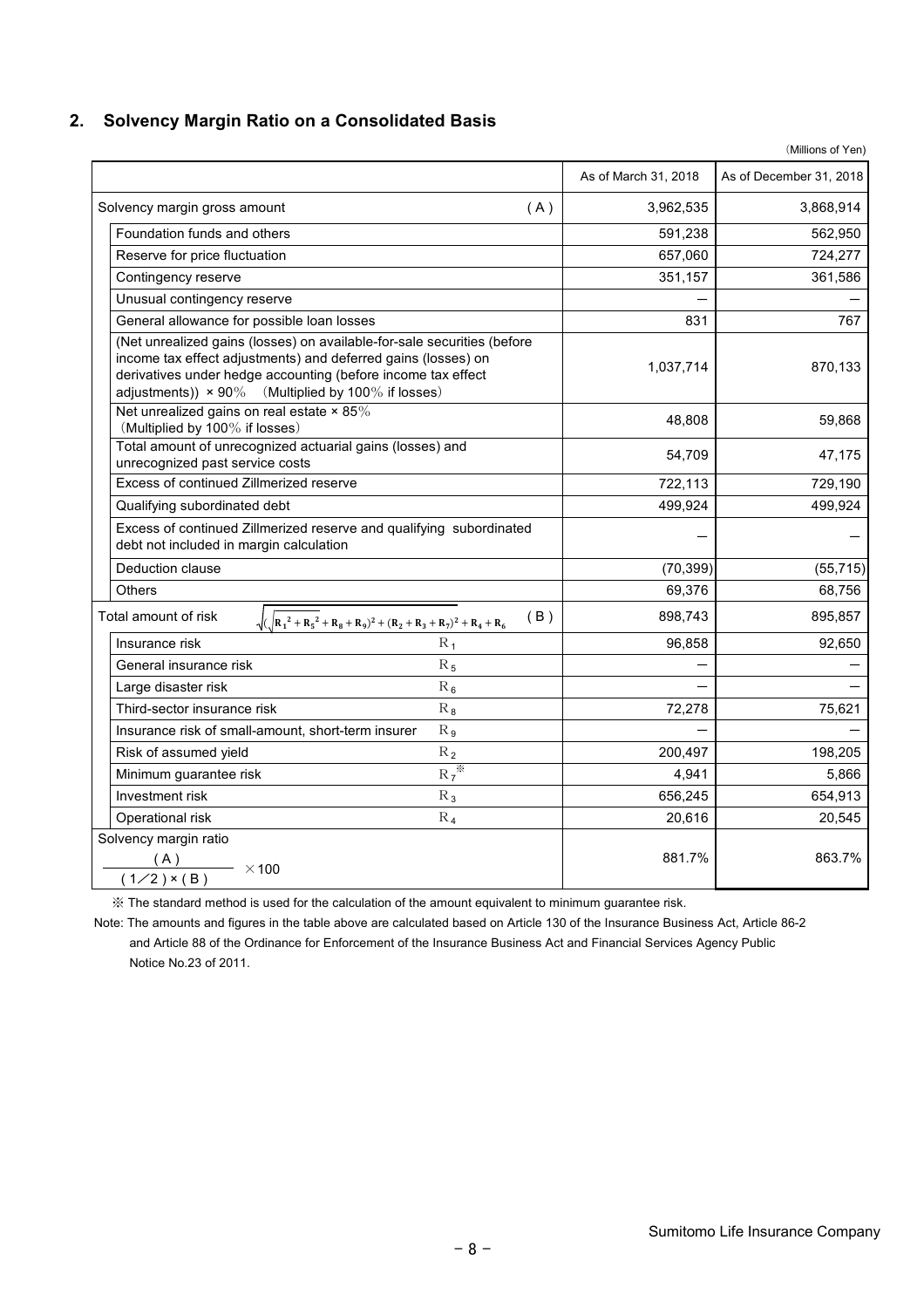## **3. Non-Consolidated Financial Information** (**General Account**)

|                                     |                      |            |                         | (Millions of Yen, %) |
|-------------------------------------|----------------------|------------|-------------------------|----------------------|
|                                     | As of March 31, 2018 |            | As of December 31, 2018 |                      |
|                                     | Amount               | % of total | Amount                  | % of total           |
| Cash, deposits and call loans       | 1,443,490            | 4.7        | 1,662,179               | 5.3                  |
| Monetary claims bought              | 283,252              | 0.9        | 293,847                 | 0.9                  |
| Investments in securities           | 24,902,898           | 81.5       | 25,506,618              | 80.9                 |
| Domestic bonds                      | 13,043,393           | 42.7       | 13,303,436              | 42.2                 |
| Domestic stocks                     | 1,933,967            | 6.3        | 1,833,817               | 5.8                  |
| Foreign securities                  | 9,864,763            | 32.3       | 10,311,560              | 32.7                 |
| Foreign bonds                       | 8,800,982            | 28.8       | 9,159,817               | 29.1                 |
| Other foreign securities            | 1,063,780            | 3.5        | 1,151,743               | 3.7                  |
| Other securities                    | 60,773               | 0.2        | 57,804                  | 0.2                  |
| Loans                               | 2,781,305            | 9.1        | 2,895,771               | 9.2                  |
| Policy loans                        | 294,742              | 1.0        | 291,735                 | 0.9                  |
| Industrial and consumer loans       | 2,486,563            | 8.1        | 2,604,035               | 8.3                  |
| Real estate                         | 571,641              | 1.9        | 568,724                 | 1.8                  |
| Investment property                 | 388,745              | 1.3        | 384,800                 | 1.2                  |
| Deferred tax assets                 | 154,714              | 0.5        | 194,849                 | 0.6                  |
| Other assets                        | 425,958              | 1.4        | 402,405                 | 1.3                  |
| Allowance for possible loan losses  | (921)                | (0.0)      | (851)                   | (0.0)                |
| Total                               | 30,562,340           | 100.0      | 31,523,546              | 100.0                |
| Foreign currency denominated assets | 9,252,661            | 30.3       | 9,910,436               | 31.4                 |

## **a. Overall Composition of Investments**

Note: Real estate is recorded as the sum total of land, buildings and construction in progress.